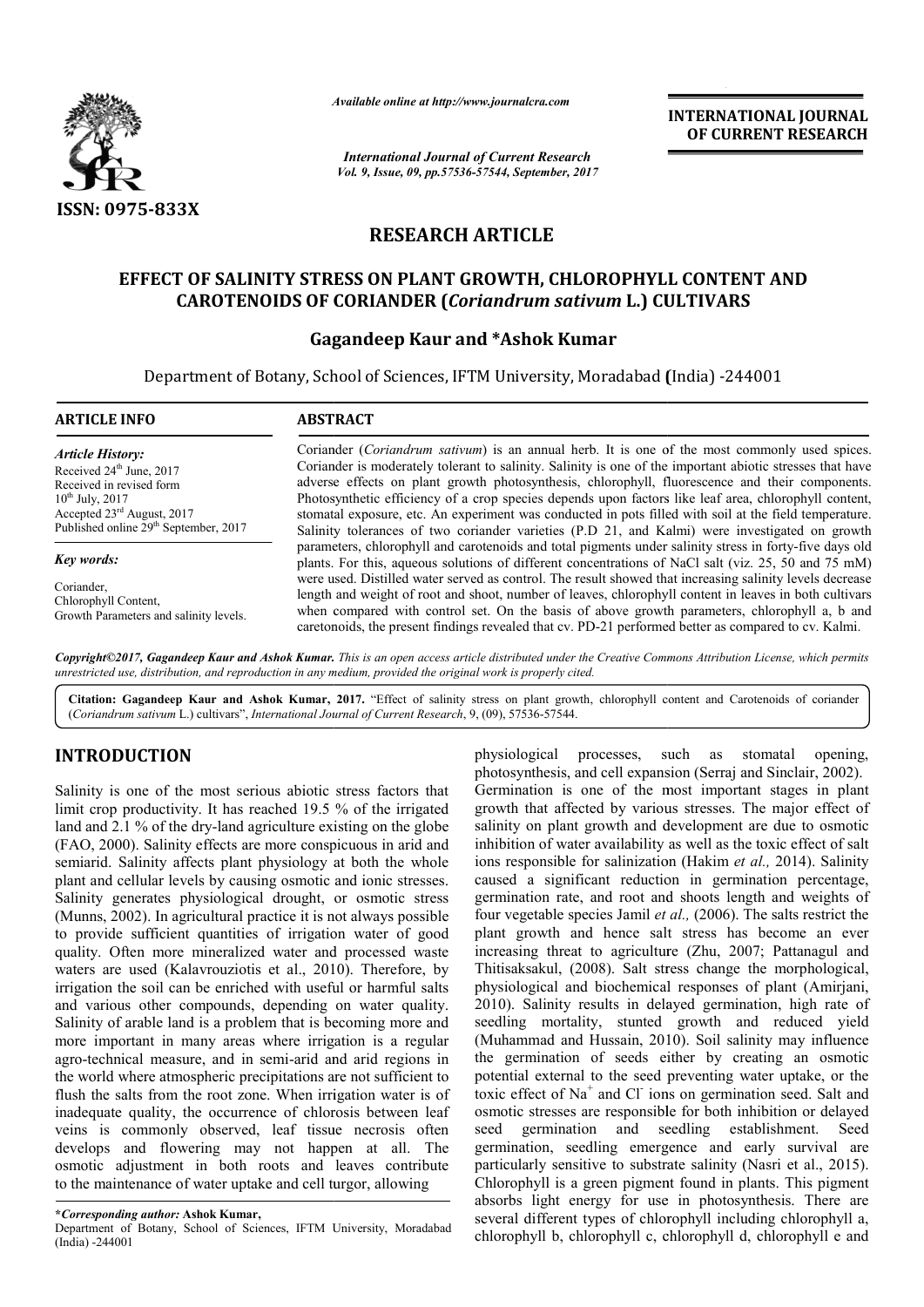bacterio-chlorophyll. Chlorophyll is an important part of chlorophyll protein complexes on the thylakoid membranes. Chlorophyll's function in plants is to absorb light and transfer it through the plant during photosynthesis. It is the key photosynthetic pigment and its content directly reflects the photosynthetic efficiency and assimilation capacity. As a result, chlorophyll content is an important index in determining salt stress level (Munns, 1993). During long-term exposure to salinity, plants experience ionic stress, which can lead to premature senescence of adult leaves, and thus a reduction in the photosynthetic area available to support continued growth (Sultana *et al.,* 1999). Salt also affects photosynthetic components such as chlorophylls and carotenoids. Saline-alkali stress destroyed the thylakoid membrane structure, lowered the affinity between the chlorophyll and the chloroplast protein, and decreased the activity of the chlorophyll enzyme, which in turn, promoted chlorophyll break down. Measurement of chlorophyll fluorescence is a relatively new technology in recent years to study the impact of various environmental stresses such as drought, salinity and low- or high-temperature on photosynthetic efficiency of leaves in the greenhouse and field conditions has been used (Rizza *et al*., 2001; Rapacz *et al*., 2001; Ort 2002; Baker and Rosenqvist 2004; Zobayed *et al.,* 2005). The reduction of photosynthesis activity is one of the main reasons in salinity influence of plants in which is due to chlorophyll reduction and also reduction of  $CO<sub>2</sub>$  absorption and photosynthesis capacity (Fransisco, 2002).

By increasing of salinity, sodium ions change the ratio of  $K^+$ : Na<sup>+</sup>, which seems to affect the bioenergetic processes of photosynthesis (Sudhir and Murthy, 2004). Ali *et al.* (2004) studied the effect of salinity on chlorophyll concentration, leaf area, yield and yield components of rice genotypes grown under saline environment. They observed that reduction in chlorophyll concentration by NaCl to the inhibitory effect of the accumulated ions of various salts on the biosynthesis of the different chlorophyll fractions. Decrease in chlorophyll content in response to salt stress is a general phenomenon which led to disordering synthesizing chlorophyll and appearing chlorosis in plant (Parida and Das, 2005). Effect of salinity on plant growth may result from impairment of supply of photosynthetic assimilates (Ashraf, 2004) and cell expansion in leaves can be inhibited by salt stress (Chaves *et al*., 2009). As the chlorophyll content changes by saltiness tension would also be meaningfully effected on final photosynthesis level, perspire speed and ostium transaction (Dhanapackiam, 2010).Salinity stress significantly reduced chlorophyll content, photochemical quenching (qP) and Fv/Fm in naked oat (Zhao *et al*., 2007). Salinity reduces photosynthesis, the percentage of seed germination, leaf number, and leaf area and is ultimately reduced leaf area (Sadeghi, 2010). Coriander (*Coriandrum sativum*) which belongs to family Apiaceae (Umbelliferae), is a herb which possesses nutritional and medicinal properties, besides, it is one of the most commonly used spices. The first medicinal uses of the plant were reported by the ancient Egyptians. The plant is native of the Mediterranean region and is extensively grown in Europe, Moroeeo, India and South America. In India, coriander is cultivated in Rajasthan, Madhya Pradesh, Uttar Pradesh and southern states like Andhra Pradesh, Karnataka, and Tamil Nadu. Coriander seeds and leaves are used as common food flavoring agents both sweet and savory dishes, especially in Europe and India. Coriander seeds have medicinal properties too and therefore used as a carminative, and diuretic. It helps to remove toxic mineral residue, such as mercury and lead and excretes them in

the urine or faeces (Leena *et al.,* 2012). Both leaves and seeds of the plant are used for medicinal purpose. Oil of coriander is used in medicine and in flavoring beverage , such as gin, whisky and various liqueurs. The extract is a better flavoring substance than either the dried fruit or the oil. It is a tropical crop and can be grown throughout the year (except very hot season i.e. March-May) for leaf purpose, but for higher grain yield it has to be grown in specific season. A dry and cold weather free from frost especially during flowering and fruit setting stage favours good grain production. Coriander is a fast growing annual herb that grows in cooler weather of spring and fall. Coriander grows in sandy-loamy, fertile and humus-rich soil in between October to May month. It performs well at a temperature range of  $20\n-25^{\circ}\text{C}$  and soil pH is of 6.0-6.7. In general, coriander is known as moderately tolerant to salinity, the effect appears mainly during germination and plant growth (Elouaer and Hannachi, 2013). The objective of present exploration is to study the responses of two cultivars under salinity stress on the basis of growth parameters and photosynthetic pigments.

# **MATERIALS AND METHODS**

For present study two varieties (PD-21 and Kalmi) of coriander were raised in plastic pots filled with soil under salt stress condition. The plastic pots (60-dm) were sterilized and filled with 1kg of oven dried soil. Consequently, solutions of different concentration (25, 50, and 75 mM) were prepared by dissolving NaCl salt in distilled water. Now pots were irrigated with 100 ml of each of saline water separately and distilled water was used as control. Healthy and uniform sized seeds were sterilized with  $0.01\%$  HgCl<sub>2</sub> for a minute and washed thoroughly in distilled water. Fifteen seeds were sown in the depth of 2cm in each plastic pot. These plastic pots were moistened with 300 ml of different NaCl solution respectively. Scheduled routine of irrigation was practiced for both control and treated pots throughout the crop growth period. After forty-five days of sowing, plants were collected from each treatment in three replicates. The root and shoot were separated with the help sharpened knife. The root and shoot length were measured with scale (cm). Number of leaves per plant was also measured. Then fresh weight of root and shoot was measured on electric balance. There after roots and shoots collected from respective treatments were dried in hot air oven at  $60^{\circ}$  C tempreture for 48 hours. Now, dry weights of roots and shoots were taken with the help of electronic balance.

## **Chlorphyll Estimation**

Chlorophyll estimation was carried out in forty-four days old fresh leaves, collected from different salinity treatment including control using the method of Duxbury and Yentsch (1956). The collected leaves were washed separately to eliminate the traces of contamination deposited on the leaves. A quantity of 1 g of fresh leaf sample was ground using mortar and pestle in 3 ml of 80% acetone (w/v). Then the homogenate was centrifuged at 5000 rpm for 10 minutes and the supernatant was collected. The residue was again washed with 80% acetone and centrifuged. The process was repeated till the pellet became colourless. The final volume of the pooled supernatant was noted. The absorbance was read at 662 nm, 644 nm and 440 nm against the solvent blank (80% acetone). Then the amount of chlorophyll present in the extract was calculated as mg per gram fresh weight using the following formulae: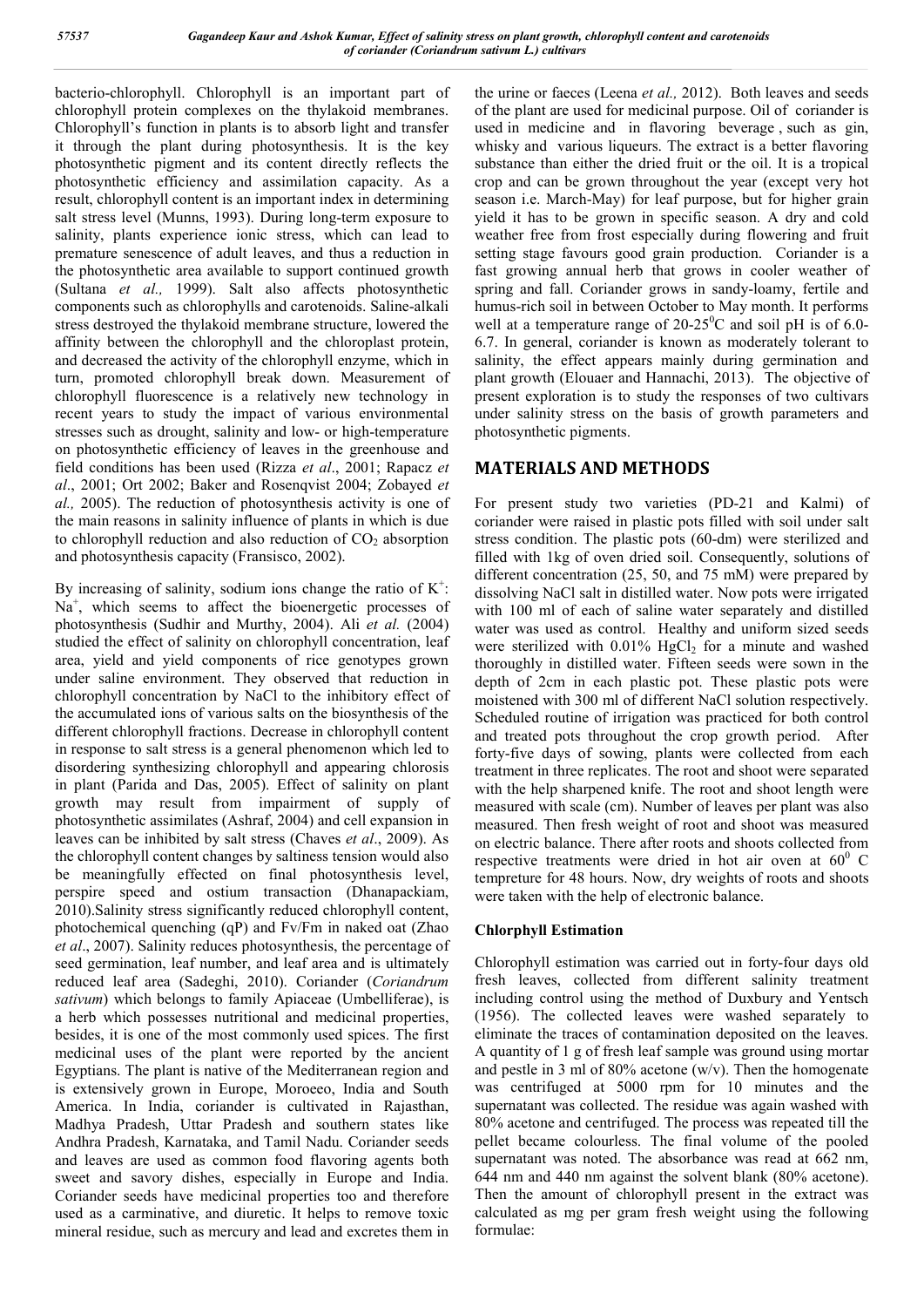Chl a =  $(9.784 * E662 - 0.99 * E644) * V/m$ Chl b =  $(21.462 * E644 - 4.65 * E662) * V/m$ Carotenoids =  $(4.695 * E440 - 0.268 * (5.134 * E662 + 20.436$ \* E644) V/m

Where E662, E644, E440 denote the absorbance, V is the volume of the solvent and m is the tissue mass.

#### **Data analysis**

Statistical analysis and plotting of graphs were done by Excel software. A critical difference (CD) was computed when F-test indicated statistically significant differences between genotypes using the method described by Bruning and Kintz,  $(1997)$  at P=0.05.

## **RESULTS AND DISCUSSION**

Root and shoot length (cm): Root and shoot lengths are the most important parameters for studying salt tolerance as roots are in direct contact with soil and absorb water from the soil and store it in the plant. Figure  $-1.1$  and 1.2 showed that, the root length and as well as shoot length decreases with increasing concentration of salt. At 25 to 75 mM salinity levels, 21.57-76.00% reductions in root length and 20.12- 52.95% reductions in shoot length were recorded in Kalmi. The cultivar P D-21 showed minimum reduction 17.00-48.62% in root length and 15.98-46.14% in shoot lenghth at these levels of salinity when it was compared with control set. A decrease in plant growth in salinity soils is caused by the osmotic and water potential of soil, specific toxicity, and nutritional deficit. After these primaries effects, secondary stresses happen as the oxidative damage. The present findings indicate that length and dry weight of shoot and root significantly reduced at higher salinity levels. These findings are in agreements with Yan-bing Wu et al., (2010) who found the decrease in plumule length and radical length as the concentration of NaCl increases; and an increase in inhibition rate as the NaCl concentration increased in wheat cultivars. Similarly, Papedo and Redman (2007) also reported inhibitory effect of salinity on different bean cultivars. Byrordi and Tabatabaei (2009) reported that such a decrease in root length and shoot length may be due to salt toxicity and disproportion in nutrient absorption by the seedling as suggested by. Sarkar *et al.,* (2014) also observed that salinity stress significantly rediced germination and growth parameters of seedlings of four vegetable crops including radish (*Raphanus sativus* L.), cabbage (*Brassica oleracea capitata* L.), mustard (*Brassica juncea*) and water spinach (*Ipomoea aquatica*). The major inhibitory effect of salinity on plant growth and development has been attributed to osmotic inhibition of water availability as well as the toxic effect of salt ions responsible for salinization (Hakim *et al.,* 2009).

Similar findings are recorded by De and Kar (1995) in vetch, Turk *et al.,* (2004) in lentil, and Netondo *et al.,* (2004) in pea for seedling parameters, Assadi (2009) in fenugreek, Jaleel (2008) in *Catharanthus roseus* and Foolad (1996) in tomato, Naseer, (2001) in barley for root length, Ghanbari *et al.,* (2013) in basil for shoot length and Mensah *et al.* 2006 in groundnut and Afkari (2010) in sunflower for number of leaves. Keshavarzi *et al.,* (2011) suggested that salinity leads to reduce water uptake which interferes with cell division and differentiation thereby affecting the root length and shoot length. Number of leaves per plant: The number of the leaves showed significant diminishing by increasing the salinity

amount in comparison with control. Figure-2 showed that, the number of leaves per plant in both varieties decreased with increasing salt levels. The lowest number of leaves in both varieties (PD-21 and Kalmi) was noted at 75 mM salinity levels. The cultivar Kalmi showed maximum reduction 18.33- 36.67%. The minimum reduction 16.67-22.83% was recorded in PD-21 when it was compared with control set. Generally a reduction in plant growth evident by a reduction in plant height or in the number of leaves or shoots is the plants first response to salinity. Grieve and Francois (1992) reported that salinity stress decrease leaf number in wheat during the early vegetative stage of growth. These results are agreements with the findings of Mass and Grieve (1990) in wheat, Yadao *et al.* (1998) in onion and Ali *et al.,* (2004) in rice. Salt induced leaf damages are considered to reduce the photosynthetic leaf area and hence yield potential in oat (Kumar, 2010).

Fresh weight of root and shoot (mg): It is cleared from the figure-3.1 and 3.2 that shoot and root fresh weights have significantly decreased with increasing NaCl concentration. Abbass and Latif, (2005) have also found a trend in fresh weight and dry weight of jute seedlings under NaCl stress. Salinity stress significantly affected root and shoot fresh weight as the salt concentration increased. Reduction in shoot fresh weight 49.12-72.05% and root fresh weight 63.39- 88.33% was recorded in cultivar Kalmi. The cultivar PD-21 showed minimum reduction 41.68-62.19% in shoot fresh weight and 56.59-82.06% in root fresh weight at 25, 50 and 75 mM when it was compared with control. The decrement was related to the concentrations of NaCl. These results are similar to the findings of Fortmeier and Schubert, 1995 (maize), Harris *et al.* 2001 (farm seed) and Basra *et al.* 2003 (canola), Okcu *et al.,* 2005 (*pea*), Farhoudi and Tafti, 2011 (soybean), Khan *et al.,* 2009 (wheat), Keshavarzi, 2011 (savory), Abbaspour, 2010 (*Carthamus*), Banakar and Ranjbar, 2010 (*Pistachio*) and Zhani *et al.,* 2012a (pepper). Shoot and root dry weight (mg): The figure- showed a declining trend in dry weight of shoot and root with increasing salinity levels. Cv. Kalmi showed maximum reductions (50.71-77.99% and 62.96-88.71%) in dry weights of shoot and root respectively at 25, 50 and 75mM salinity levels when compared with control. The minimum reductions (45.07-64.06% and 57.59-83.25%) in shoot and root dry weights were recorded by PD-21 at these salinity levels. Statistical analysis revealed that dry weights of shoot and root of both cultivars were significantly decreased as the concentration of NaCl increased. Salt stress decreased root and shoot growth of the seedling. These findings are agreed with the those obtained by Khajeh- Hosseini *et al.,* 2003 (soybean) Pessarakli and kopec, 2009 (ryegrass), Turan *et al.,* 2009 (maize), Ratnakar and Rai, 2013 (fenugreek), Yan-Bing Wu *et al.,* 2010 (wheat), Hakim *et al.,* 2014 (rice). Reduction in the weight of shoot and root may be due to toxic effects of salt as well as unbalanced nutrient uptake by the pinching. Dadkhah and Grifiths (2006) attributed such a decrease in dry weight to greater reduction in uptake and utilization of mineral nutrients by plants under salt stress.

Total seedling dry weight (mg): Data on the effect of salinity on total seedling dry weight in both varieties have been shown in figure -5. Dry weights of seedlings in both cultivars were significantly reduced with increasing concentration of saline water. Maximum reduction (52.44-76.08%) in total seeding dry weight was recorded by cv. Kalmi whereas cv. PD-21 showed minimum (46.75-66.64%) in total seeding dry weight at 25 to 75mM when it was compared with control.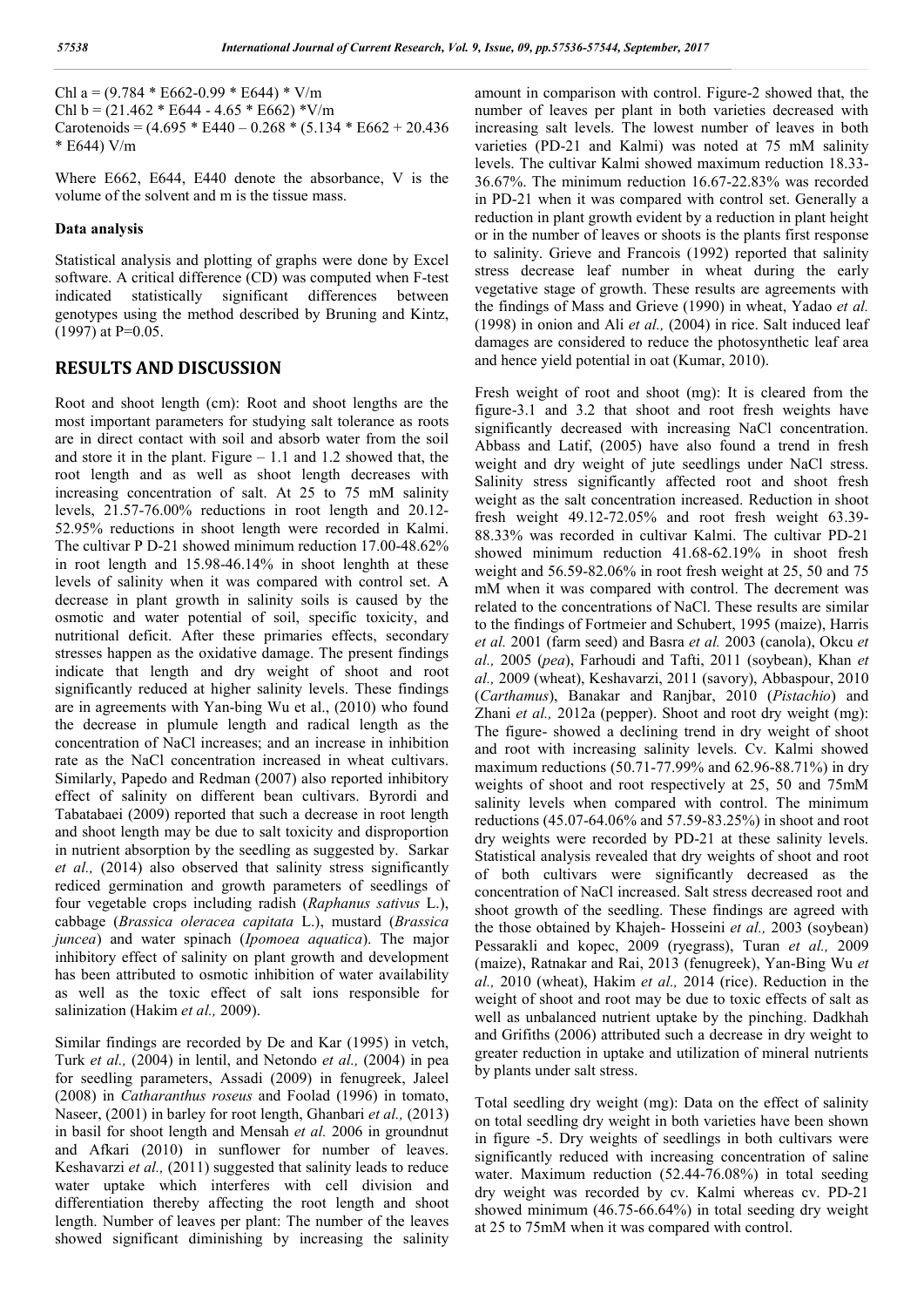

Fig-1.1 Effect of salinity on shoot length of two coriander cultivars



Fig-1.2 Effect of salinity on root length of two coriander cultivars



Fig-2. Effect of salinity on number of leaves per plant of two coriander cultivars

Similar observations were reported by (Rastegar and Kandi, 2011) in soybean and (Hoque *et al.,* 2014) in maize. Jafari *et al.,* (2009) reported that decrease in dry weight of plants under saline conditions can be attributed to reduced rate of photosynthesis. These results are agreements with the findings ofDegar (2004) in *Salvadora persica*, Jaleel (2008) in *Withania somnifera,* Afzal *et al.,* (2005) *Triticum aestivum,* Jamil *et al.,* (2006) in sugarbeet, cabbage, amaranth, and pakchoi, Asfew (2011) in *Sorghum biolor* L. Moench, Agarwal *et al.,* (2011) in finger millet, and Agarwal *et al.,* (2015) in soybean. Ashraf *et al*., (2002) reported that the reduction in seedling fresh and dry weight is due to decreasing water uptake by seedling in salt stress presence. The reduction in seedling dry weight under salt stress may be attributed to the inhibited hydrolysis of reserved food and its translocation to the growing shoots. Croser *et al.,* (2001) reported that an increase in salt levels caused a reduction in seedling dry weight of *Picea mariana, Picea glauca* and *Pinus banksiana*. In general, there is a decrease in dry weight of plants under saline conditions



Fig-3.1 Effect of salinity on shoot fresh weight of two coriander cultivars



Fig-3.2 Effect of salinity on root fresh weight of two coriander cultivars



Fig-4.1. Effect of salinity on shoot dry weight of two coriander cultivars

which can be attributed to reduced rate of photosynthesis, as suggested by (Jafari *et al.,* 2009).

#### **Photosynthetic Pigments**

#### **Chlorophyll a**

Photosynthesis is one of the most important metabolic processes in plants and its performance is greatly affected under stress conditions (Mehta *et al.,* 2011). NaCl stress decreases chlorophyll content even at the lowest concentration (Santos, 2004). Data on chl a under saline condition in both varieties have shown in figure -6.1. Chlorophyll percentage decreases significantly when salinity levels increase from 25 to 75 mM as compared to control. The maximum reduction (24.66-68.16 %) in chlorophyll a was recorded in cultivar cv. Kalmi whereas in cv. PD-21 minimum reduction (20.38-63.02 %) was observed. These results are similar with the findings of Nazir *et al.,* (2001) who reported the reduction in rate of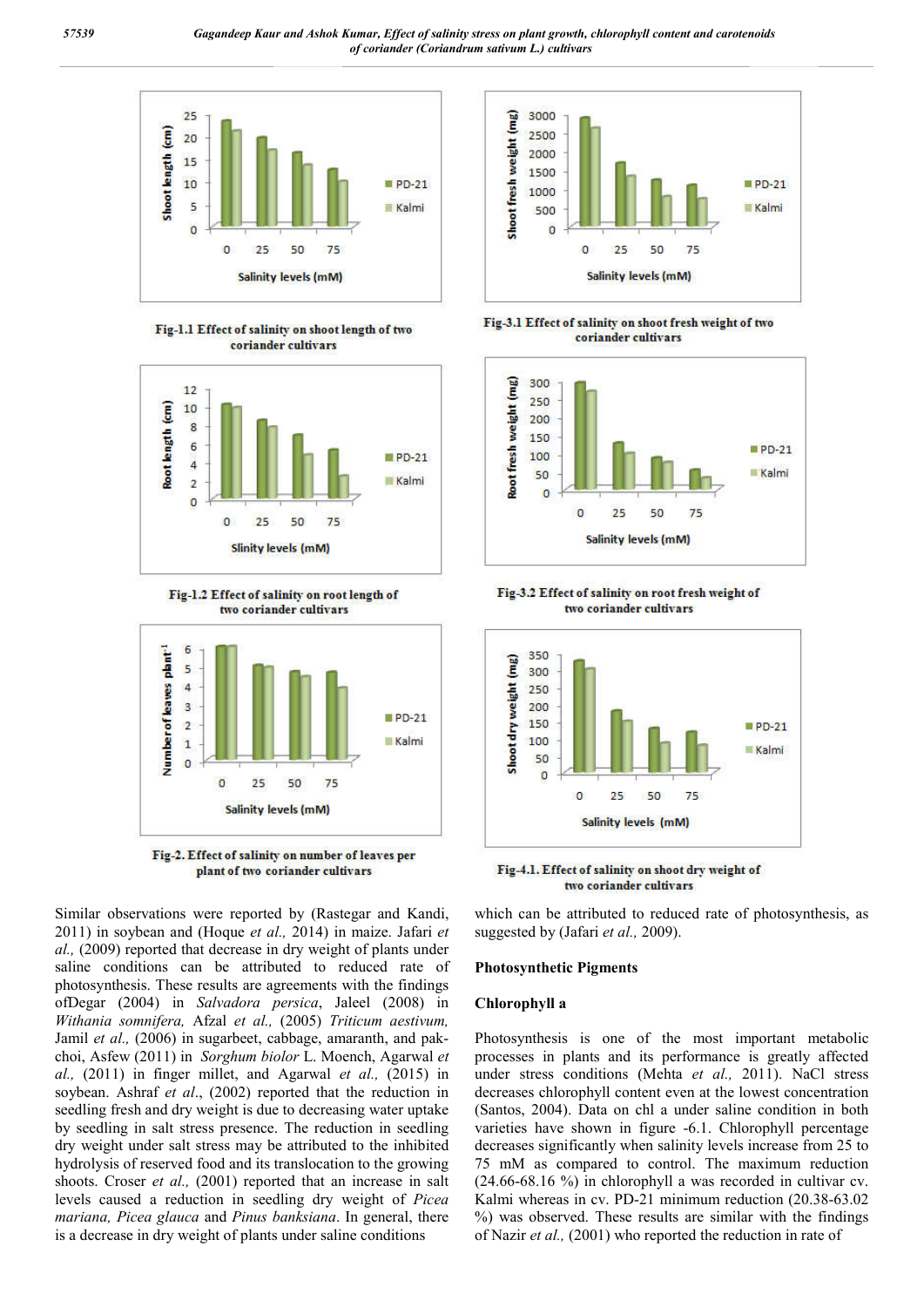

Fig-4.2. Effect of salinity on root dry weight of two coriander cultivars







Fig-6.1. Effect of salinity on chlorophyll a of two coriander cultivars

photosynthesis, chlorophyll percentage of coriander when salinity levels increased. Similar results were observed by various researchers who reported that leaf chlorophyll content was affected by salinity in *Brassica juncea* (Qasim, 1998), rice (Sultana *et al*., 1999), tetraploid wheat (Munns and James, 2003), *Brassica oleracea* (Bhattacharya *et al*., 2004), wheat (El-Hendawy *et al.* 2005) and radish (Jamil *et al.,* 2007). This Reduction in chlorophyll concentrations is probably due to the inhibitory effect of the accumulated ions of various salts on the biosynthesis of the different chlorophyll fractions (Raza *et al.,* 2006). Salinity can affect chlorophyll content through inhibition of chlorophyll synthesis or an acceleration of its degradation (Zhao *et al*., 2007).

#### **Chlorophyll b**

Photosynthesis is one of the main factors determining the plant biomass. NaCl salinity reduced chlorophyll content in leaves (Kaya *et al.,* 2002). The chlorophyll a and chlorophyll b ratio



Fig-6.2. Effect of salinity on chlorophyll b of two coriander cultivars



Fig-6.3. Effect of salinity on carotenoids of two coriander cultivars



Fig -6.4 Effect of salinity on total pigments of two coriander cultivars

showed significant differences between various levels of salt. Chlorophyll b showed a higher percentage of reduction when compared to chlorophyll a. Percentage of reduction increased proportionate to increase in salt concentration. Djanaguiraman and Ramadas (2004) have reported that Chlorophyll b showed higher level of reduction in comparison to chlorophyll a. Figure-6.2 showed that, the chlorophyll b percentage decreases with increasing concentration of salt. Minimum reduction (26.18-70.68%) in chl b was recorded in cv. PD-21 at 25 to 75 mM salinity levels. The maximum reduction (31.64-81.36 %) in chlorophyll b was recorded in cv. Kalmi. The cultivar PD-21 showed minimum reduction (26.18-70.68 %) at these levels of salinity when it was compared with control set. The lowest amount of chlorophyll was obtained in 75 mM salinity that had significant differences with others. Khayyat *et al.* (2009) observed a decrease in chl b and dry weight in strawberry under NaCl salinity stress. According to them salinity can reduced the rate of photosynthesis and chlorophyll content in leaves. Effects of sodium chloride (NaCl) stress on chl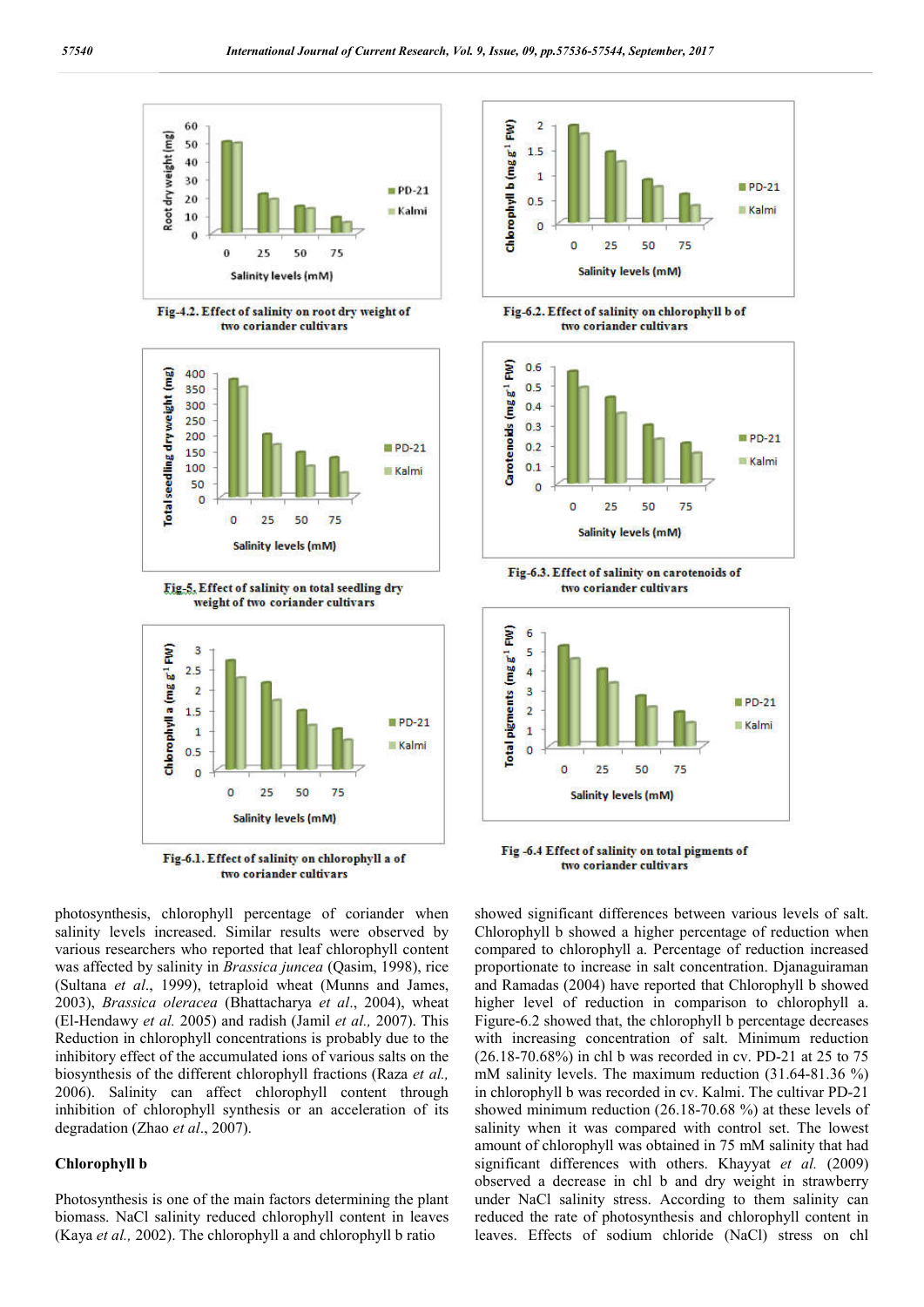fluorescence have been studied by various researchers in different plants such as Belkhodja *et al*., (1994) in barely, Zair *et al*., (2003) in wheat Netondo *et al*., (2004) in sorghum, Moradi and Ismail, (2007) in rice Zhao *et al*., (2007) in naked oat, Stepien and Johnson, (2009) in *Arabidopsis and Thellungiella*, Chaum *et al.,* (2009) in *Zea mays*, Dhanapackinm, (2010) in *Paulowina imperialis*, Grewall, (2010) in *Hordeum vulgare* L., Amirjani, (2010) in *Oriza sativa* L. and Desingh *et al.,* (2007) in *Gossypium hirsutum* L.. Beinsan (2009) reported that decrease in leaf's chlorophyll content was due to increase in activity of chlorophyll destroying enzyme named chlorophylls enzyme that would lead to destruction in chlorosplast and instability of protein complexity of pigments.

### **Carotenoids**

Data on carotenoids under saline condition in both varieties have shown in figure -6.3. Carotenoids percentage decreases significantly when salinity levels increase from 25 to 75 mM. The maximum reduction (27.08-68.75 %) in carotenoids was recorded in cv. Kalmi. The cultivar PD-21 showed minimum reduction (23.21-64.29 %) at 25, 50 and 75 mM when it was compared with control set. The decrement was related to the concentrations of NaCl. These results are agreements with the findings of Ratnakar and Rai (2013) in the leaves of *Amaranthus polygamous* under NaCl salinity. They reported that the β-carotene, a precursor of vitamin A, thiamine, riboflavin and ascorbic acid content were found to decrease gradually with increase in the concentrations of NaCl. In leaves of tomato, the contents of total chlorophyll (Chla+b), Chl a, and Chl b, carotene decreased due to NaCl stress (Khavarinejad and Mostofi, 1998). Similar findings are recorded by Pisal and Lele (2005) and Sarmad *et al.* (2007) in *Dunaliella salina,* Ayala-Astorga and Alcaraz-Melendez (2010) in *Paulownia imperialis* and *P. fortune*, Rad *et al*. (2011) in *Dunaliella microalga*.

## **Total pigments**

Photosynthetic efficiency depends upon factors like leaf area, chlorophyll content, stomatal exposure, etc. Reduction in total pigments is relatively dependent on the decrease in chlorophyll a, b and carotenoids. The reduction in leaf area, yield and yield components under saline conditions were also due to reduced growth as a result of decreased water uptake, toxicity of sodium and chloride in the shoot cell as well as reduced photosynthesis and value of pigments in leaves. Under increasing stress percentage of total pigments significantly decreased in both cultivars. Data on total pigments under saline condition in both varieties have shown in figure -6.4. Total pigments percentage decreases significantly when salinity levels increase from 25 to 75 mM. The maximum reduction in total pigments was recorded in cultivar Kalmi (27.68-73.44 %). The cultivar PD-21 showed minimum reduction (23.30- 66.21 %) at 25, 50 and 75 mM when it was compared with control set. Ciobanu and Sumalan (2009) reported that chl content per unit of leaf area decreased with increasing salinity and the changes in the chl content of leaves occurred after six weeks when leaves intensified their green color. Under abiotic stress, such as metal (Patsikka *et al.,* 2002), salt (Stępien and Klobus, 2006) and water stresses (Jeyaramraja *et al*., 2005), the damage of photosystem leads to decrease of photosystem II (PSII) efficiency and decline of photosynthesis resulting in the inhibition of plant growth (Zhang *et al.,* 2009). Atlassi Pak *et*  *al*., (2009) studied the effect of salt stress on chlorophyll content, fluorescence,  $Na^+$  and  $K^+$  ions content in rape plants (*Brassica napus* L.). Similar findings are recorded by Jamil *et al*. (2007) in redish and Akram *et al.* (2009) in sunflower.

### **Conclusion**

It is concluded from this exploration that cv. PD-21 proved better as compare to cv. Kalmi on the basis of growth parameters and photosynthetic pigments. This study will help to understand the salinity tolerance of coriander genotypes and better use of such salt affect land.

### **Acknowledgement**

The authors are highly thankful to Professor R. M. Dubey, the Hon'ble Vice Chancellor of IFTM University, Moradabad-244001 for providing all necessary facilities in research lab. They are also thankful to Prof. J. S. Verma, Senior Plant Breeder, Genetics and Plant Breeding Department, G.B. Pant University of Agriculture and Technology, Pantnagar, Uttarakhand for giving valuable suggestions during research work.

## **REFERENCES**

- Abass SM, and Latif HH. 2005. Germination and protein patterns of some genotypes of two species of jute as affected by *Nacl stress*, 8(2):227-234.
- Abbaspour H. 2010. Investigatin of the effects of vesicular arbuscular mycorrhiza on nutrition and growth of *Carthamus tinctorius* under salt stress. *Russian J. Plant Physiol*., 57: 564-570.
- Afkari BA. 2010. Effect of NaCl priming on salt tolerance in sunflower germination and seeding growth under salinity conditions. *Afr. J. Biotechnol*., 9(12), 1764-1770.
- Agarwal N, Singh A, Kumar A. 2015. Salinity effects on growth and productivity of two soybean (*Glycine max* L.) genotypes. *Indian J.Sci.Res*., 6(2): 59-69.
- Agarwal S, Kumar A, Singh PK, Singh A. 2011. Responses of some genotypes of finger millet (*Eleusine coracana*  Gaertn.) for their salt tolerance. *International Journal of Current Research*, 3(9), 045-050.
- Akram MS, Ashraf M, Shahbaz M, Akram NA. 2009. Growth and photosynthesis of salt-stressed sunflower (Helianthus annuus) plants as affected by foliar-applied different potassium salts. *J. Plant Nutr. Soil Sci*., 172:884- 893.
- Ali Y, Aslam Z, Ashraf MY, Tahir GR. 2004. Effect of salinity on chlorophyll concentration, leaf area, yield and yield components of rice genotypes grown under saline environment. *Inter Journal of Environmental Science & Technology*, 1(3), 221-225.
- Amirjani MR. 2010. Effect of NaCl on some physiological parameters of Rice. EKBS, 3(1):0616.
- Assadi AM. 2009. Investigation of salinity stress on seed germination of Trigonella foenum-graecum. *Research Journal of Biological Sciences,* 4(11): 1152-1155
- Asfaw KG. 2011. Effects of salinity on seedling biomass production and relative water content of twenty sorghum (*Sorghum biolor* L. Moench) accessions. *Asi. J. Agri. Sci*., 3(3):242-249.
- Ashraf M. 2004. Some important physiological selection criteria for salt tolerance in plants. *Flora Morphol. Distribut. Funct. Ecol. Plants*, 199: 361-376.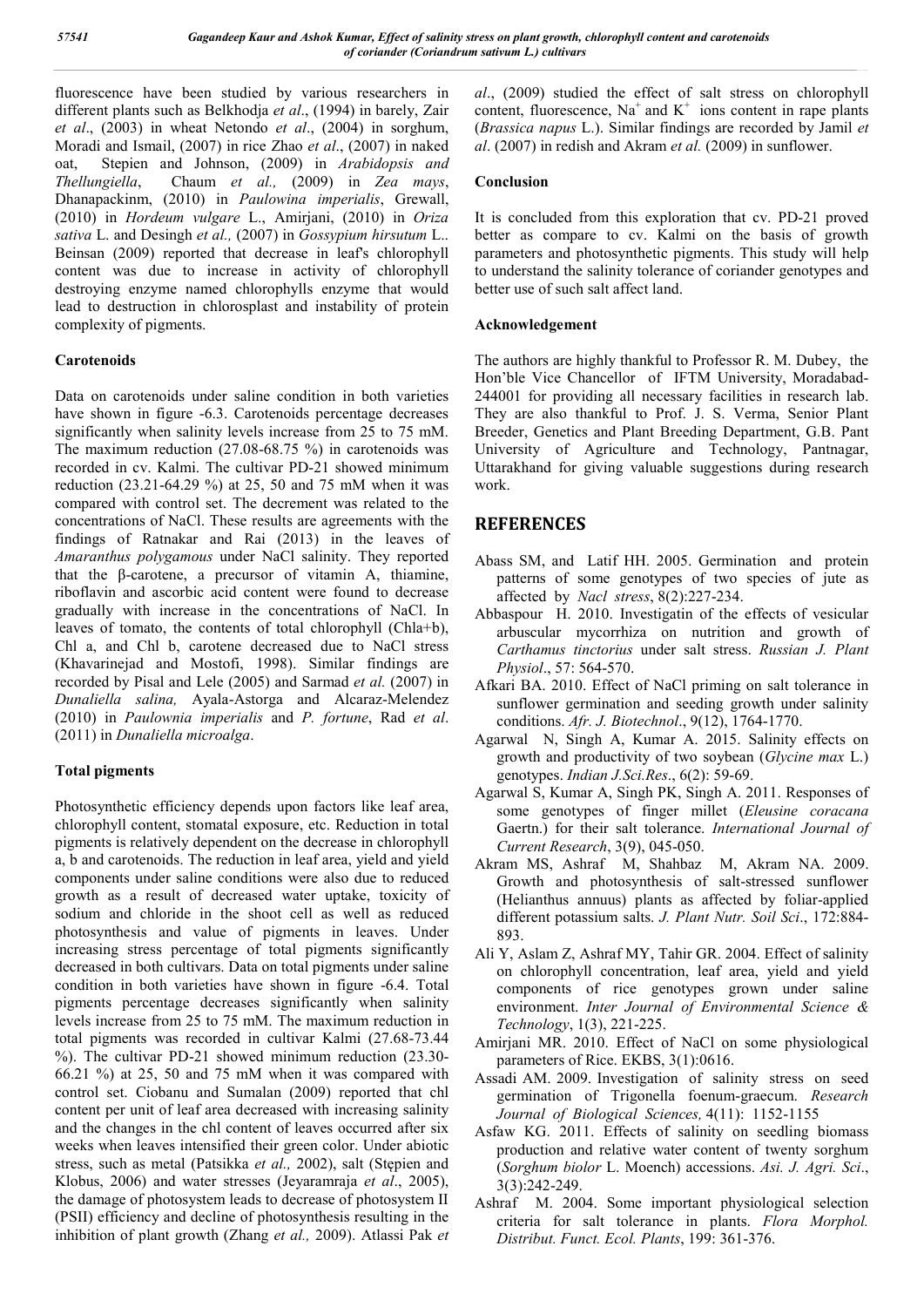- Atlassi Pak V, Nabipour M, Meskarbashee M. 2009. Effect of Salt Stress on Chlorophyll Content, Fluorescence, Na<sup>+</sup> and K+ Ions Content in Rape Plants (*Brassica napus* L.). *Asian Journal of Agricultural Research*, 3: 28-37.
- Ayala-Astorga GI, Alcaraz-Melendez L. 2010. Salinity effects on protein content, lipid peroxidation, pigments and proline in *Paulownia imperialis* (Siebold and Zuccarini) and *Paulownia fortunei* (Seemann and Hemsley) grown in vitro. *Electronic Journal of Biotechnology*, 13(5): 01-15.
- Baker N and Rosenqvist E. 2004. Applications of chlorophyll fluorescence can improve crop production strategies: An examination of future possibilities. *J. Exp. Bot*., 55:1607- 1621.
- Banakar MH, and Ranjbar GH. 2010. Evaluation of salt tolerance of pistachio cultivars at seeding stage. *Am-Euras J. Agric. & Environ. Sci*., 9(2), 115-120.
- Basra SMA, Ehsanullah E, Warraich A, Cheema MA, Afzal I. 2003. Effect of storage on growth and yield of primed canola seed. *Int. J. Agric. Bio*., 117-120.
- Beinsan C, Camen D, Sumalan R, Babau M. 2009. Study concerning salt stress effect on leaf area dynamics and chlorophyll contein in four bean local landraces from Banat area. 44th Croatian & 4th International Symposium on Agriculture, February 16 - 20, (Editors Florijančic´, T.; Luzaic´, R.) pp. 416-419.
- Belkhodja R, Morales F, Abadia A, Gomes-Aparisi J, Abadia J. 1994. Chlorophyll fluorescence as a possible tool for salinity tolerance screening in barley (*Hordeum vulgare* L.). *Plant Physiol*., 104: 667-673.
- Bhattacharya RC, Maheswari M, Dineshkumar V, Kirti PB, Bhat SR, Chopra VL. 2004. Transformation of *Brassica oleracea* var. *capitata* with bacterial *bet*A gene enhances tolerance to salt stress. *Sci. Hortic*., 100: 215-227.
- Boyd N, Acker RV. 2004. Seed germination of common weed species as affected by Oxygen concentration, light, and osmotic potential. *Weed Science*, 52:589–596.
- Burning JL, Kintz BL. 1977. Computational handbook of statistics. Scott Foresman and Company, Oakland, NJ.
- Bybordi A, and Tabatabaei J. 2009. Effect of salinity stress on germination and seedling properties in Canola cultivars (*Brassica napus* L.). Notulae Botanicae Horti Agrobotanici Cluj-Napoca. 37(1): 71076.
- Chaum S, Kirdmanee C. 2009. Effect of salt stress on proline accumulation, photosynthetic ability and growth characters in two maize cultivars. *Pak. J. Bot*., 41: 87-98.
- Chaves MM, Flexas J, Pinheiro C. 2009. Photosynthesis under drought and salt stress: Regulation mechanisms from whole plant to cell. *Ann. Bot*., 103: 551-560.
- Ciobanu I, Sumalan R. 2009. The effects of the salinity stress on the growing rates and physiological characteristics to *Lycopersicum esculentum* Species. Bulletin UASVM Horticulture, 66(2):616620.
- Croser C, Renault S, Franklin J, Zwiazek J. 2001. The effect of salinity on the emergence and seedling growth of Picea mariana, Picea glauca and Pinus banksiana. *Environmental pollution*, 115: I, 9-16.
- Dadkhah AR. and Griffiths H. 2006. The effect of salinity on growth, inorganic ions and dry matter partitioning in suger beet cultivars. *Journal of Agriculture, Science and Technology*, 8:199-210.
- Dagar JC, Bhagwan H, and Kumar Y. 2004. Effect on growth performanceand biochemical contents of *Salvadora persica* when irrigated with water of different salinity. *Indian J Plant Physiol*, 9: 234-238.
- De R, Kar RK. 1995. Seed germination and seedling growth of mung bean (Vigna radiata) under water stress induced by PEG 6000. *Seed Sci. and Technol*., 23: 301-308.
- Desingh R, Kanagaraj G. 2007. Influence of salinity stress on photosynthesis and antioxidative systems in two cotton varieties. *Gen Appl. Plant Physiol*., 33(3-4): 221234.
- Dhanapackiam S, Ilyas M. 2010. Effect of salinity on chlorophyll and carbohydrate contents of Sesbania grandiflora seedlings. *Indian Journal of Science and Technology*, 3(1): 64-66.
- Djanaguiraman M, Ramadass R. 2004. Effect of salinity on chlorophyll content of rice genotypes. *Agric. Sci. Digest*., 24(3): 178-181.
- Duxbury A C and Yentsch C S. 1956. Plankton pigment monographs. *J. Marine Res*., 15:92-101
- El-Hendawy SE, Hu Y, Schmidhalter U. 2005. Growth, ion content, gas exchange, and water relations of wheat genotypes differing in salt tolerances. *Aust. J. Agric. Res*., 56:123-134.
- Elouaer MA, Hannachi C. 2013. Influence of seed priming on emergence and growth of coriander (*Coriandrum sativum* L.) seedlings grown under salt stress. *Acta Agriculture Slovenica*, 10, 41-47.
- FAO. Global network on integrated soil management for sustainable use of salt-affected soils. 2000; Available in: http:/ /www.fao.org/ag/AGL/agll/spush/intro.htm.
- Farhoudi R, Tafti M M. 2011. Effect of salt stress on seedlings growth and ions homeostasis of soyabean (*Glysin max*) cultivars. *Adv. Environ. Biol*., 5(8), 2522- 2526.
- Fathi M, Asem A. 2013. Investigating the impact of NaCl salinity on growth, β-carotene and chlorophyll a in the content life of halophytes of algae Chlorella sp. *AACL Bioflux*., 6(3): 241-245.
- Foolad MR. 1996. Response to selection for salt tolerance during germination in tomato seed derived from PI174263. *J Am Soc Hortic Sci*., 121:1006-1001.
- Fortmeier R, Schubert S. 1995. Salt tolerance of maize (*Zea mays* L.) The role of sodium exclusion. *Plant Cell and Environ*., 18(9): 1041-1047.
- Francisco G, Jhon L, Jifon S, Micaela C, James PS. 2002. Gas exchang, Chlorophyll and nutrient contents in relation to Na+ and Cl- accumulation in sunburst mandarin grafted on different root stocks, *Plant Sci*., 35: 314-320.
- Ghanbari A, Najafi MA, Al-Athar M, Mohajeri F. 2013. Effect of priming on morphological characteristics, proline, carbohydrate and essential oil contents basil seed *(Ocimum basilicum)* under salt stress. *International Journal of Agri Science*, 3(4), 308-315.
- Grewal HS. 2010. Water uptake, water use efficiency, plant growth and ionic balance of wheat, barely, canola and chickpea plants on a sodic vertosol with variable subsoil NaCl salinity. *Agricultural Water Management*, 97: 148- 156.
- Grieve CM, Francois LE. 1992. The Importance of initial seed size in wheat plant response to salinity. *Plant and Soil*, 147:197-205.
- Hakim MA, Juraimi AS, Hanafi MM, Ismai MR, Rafii MY, Islam MM, Selamat A. 2014. The effect of salinity on growth, ion accumulation and yield of rice varieties. *The Journal of Animal and Plant Sci*., 24(3) 874-885.
- Harris D, Pathan AK, Gothkar P, Joshi A, Chivasa W, Nyamudeza P. 2001. On farm seed priming: using participatory methods to revive and refine a key technology. *Agric. Sys*., 69(1-2): 151164.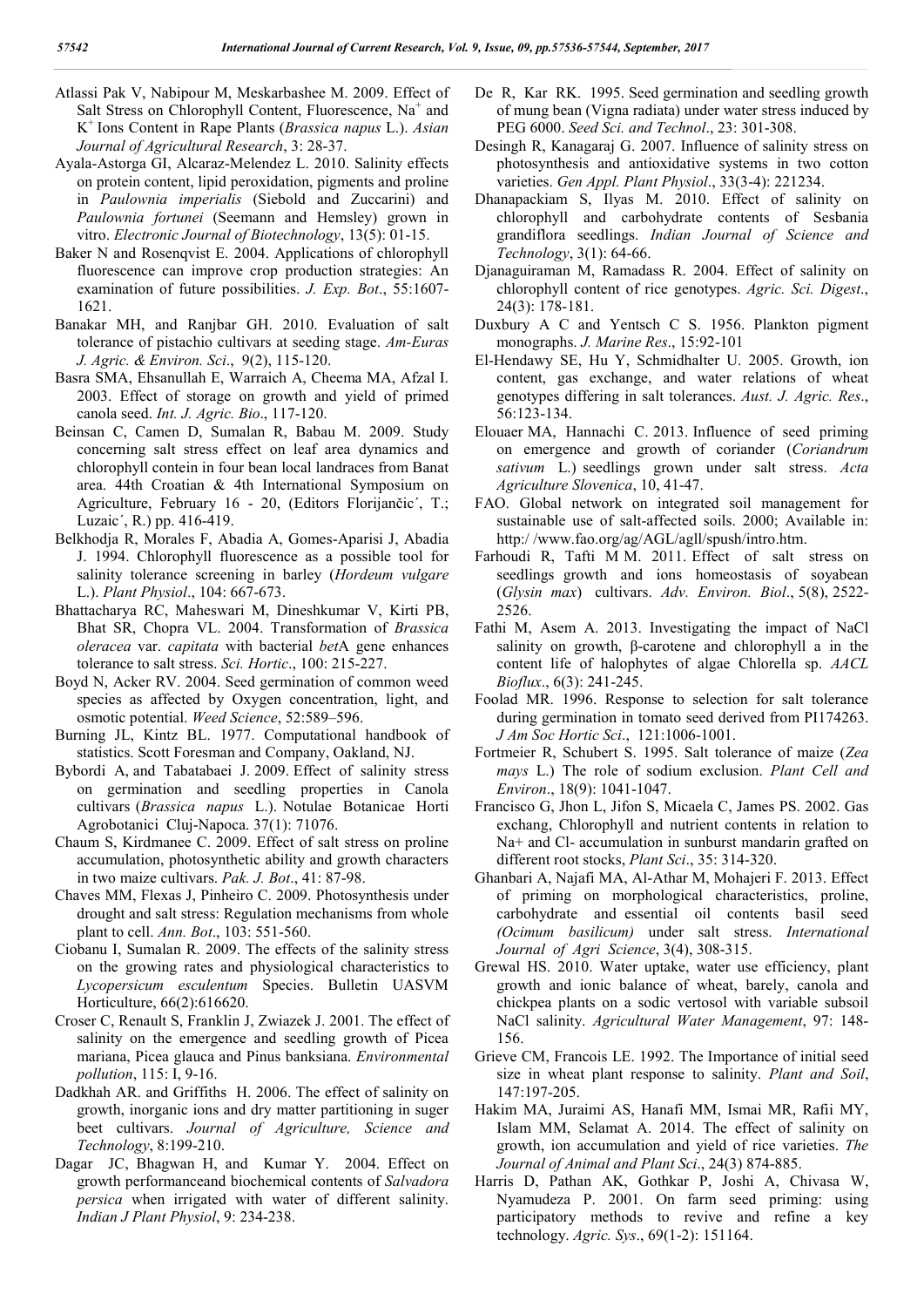- Hoque N, Mamun A, Mamum AMA. 2014. Dynamics and traits of entrepreneurship: an Islamic approach. *World. J. Entrepreneurship, Manag Sustainable Development*, 10(2) : 128-42.
- Jafari MHS, Kafi M, Astaraie A. 2009. Interactive effects of NaCl induced salinity, calcium and potassium on physiomorphological traits of sorghum (Sorghum bicolor L.). *Pakistan Journal of Botany*, 41(6): 3053-3063.
- Jaleel CA, Lakshmanan GMA, Gomathinayagam M. 2008. Triadimefon induced salt stress tolerance in *Withania somnifera* and its relationship to antioxidant defense system. *South African Journal Bot*., 74: 126-132.
- Jamil M, Rehman S, Lee KJ, Kim JM, Kim H, Rha ES. 2006. Salinity reduced growth PS2 photochemistry and chlorophyll content in radish. Sci. Agric. (Piracicaba Braz). 64(2):111-118.
- Jamil M, Rehman S, Lee KJ, Kim JM, Kim H, Rha ES. 2007. Salinity reduced growth PS2 photochemistry and chlorophyll content in radish. Sci. Agric. (Piracicaba Braz). 64(2):111-118.
- Jeyaramraja PR, Meenakshi SN, Kumar RS, Joshi SD, Ramasubramanian B. 2005. Water deficit induced oxidative damage in tea (*Camellia sinensis*) plants. *J. Plant Physiol*., 162 (4): 413-419.
- Kalavrouziotis IK, Koukoulakis PH, Mehra A. Q2010. uantification of elemental interaction effects on Brussels sprouts under treated municipal wastewater. *Desalination*, 254, 6–11, ISSN 0011 9164.
- Kaya C, AK B, Higgs D, Amador B. 2002. Influence of foliarapplied calcium nitrate on strawberry plants grown under salt-stressed conditions, *Aust.. J. Exp. Agric*., 42. 631–636.
- Keshavarzi MHB. 2011. Effect of salt stress on germination and early seedling growth of Savory (*Satureja hortensis*). *Aust. J. Basic & Appl. Sci*., 5(2), 3274-3279.
- Khajeh-Hosseini M, Powell AA, Bingham IJ. 2003. The interaction between salinity stress and seed vigour during germination of soybean seeds. *Seed Sci. and Technol*., 31: 715-725.
- Khan MA, Shirazi MU, Khan, MA, Mujtaba, SM, Islam E, Mumtaz S, Shereen A, Ansari RU, Yasin Ashraf M. 2009. Role of proline K/Na ratio and chlorophyll content in salt tolerance of wheat (*Triticum aestivum* L.). *Pak. J. Bo*t., 41 (2), 633-638.
- Khavarinejad RA, Mostofi Y. 1998. Effects of NaCl on photosynthetic pigments, saccharides, and chloroplast ultrastructure in leaves of tomato cultivars. *Photosynthetica*., 35, 151–154.
- Khayyat M, Rajaee S, Sajjadinia A, Eshghi S, Tafazoli E. 2009. Calcium effects on changes in chlorophyll contents, dry weight and micronutrients of strawberry (*Fragaria ananassa* Duch.) plants under salt-stress conditions. Fruits. 64. 53–59.
- Kumar A. 2010. Physiological studies on (*Avena sativa* L.) under salt stress with special reference to micronutrients uptake. Ph.D. Thesis awarded from Mahatma Jyotiba Phule Rohilkhand University, Bareilly.
- Leena K, Sharma A, Lodi S. 2011. Potential health benefits of coriander (*Coriandrum sativum*): An overview. International Journal of Pharmaceutical Research and Development (IJPRD), 4 (2) 010-020.
- Maas EV, Grieve CM. 1990. Spike and leaf development in salt stressed wheat. *Crop Science*, 30: 1309-1313.
- Mehta P, Kraslavsky V, Bharti S, Allakhverdiev SI, Jajoo A. 2011. Analysis of salt-stress induced changes in

photosystem II heterogeneity by prompt fluorescence and delayed fluorescence in wheat (Triticum vulgare) leaves. *Journal of Photochemistry and Photobiology*, 104(12):308- 313.

- Mensah JK, Akomeah PA, Lkhajiagbe B. and Ekpekurede EO. 2006. Effects of salinity on germination, growth and yield of five groundnut genotypes. *Afr. J. Biotechnol*., 5(20), 1973-1979.
- Moradi F, Ismail AM, 2007. Responses of photosynthesis, chlorophyll fluorescence and ROS-scavenging systems to salt stress during seedling and reproductive stages in rice. *Ann. Bot*., 99: 1161-1173
- Muhammad Z, Hussain F. 2010. Effect of NaCl salinity on the germination and seedling growth of some medicinal plants. *Pakistan Journal of Botany*, 42(2): 889-897.
- Munns R. 2002. Comparative physiology of salt and water stress. *Plant Cell. Environ*., 25: 239-250.
- Munns R, James RA. 2003.Screening method for salinity tolerance: A case study with tetraploid wheat. *Plant Soil*, 253: 201-218.
- Munns R. 1993. Physiological processes limiting plant growth in saline soils: some dogmas and hypotheses. *Plant Cell Environ*., 16, 15-24.
- Naseer S, Nisar A, and Ashaf M. 2001. Effect of salt stress on germination and seedling growth of barley. *Pak. J. Bio. Sci*., 4(3), 359-360.
- Nasri N, Saïdi I, Kaddour R, Lachaâl M. 2015. Effect of salinity on germination, seedling growth and acid phosphatase activity in lettuce. *American Journal of Plant Sciences*, 6 : 57-63.
- Nazir N, Ashraf M, Ejaz R. 2001. Genomic relationships in oilseed Brassicas with respect to salt tolerancephotosynthetic capacity and ion relations. *Pak. J. Bot*., 33:483-501.
- Netondo GW, Onyango JC, Beck E. 2004. Sorghum and salinity: II. Gas exchange and chlorophyll fluorescence of sorghum under salt stress. *Crop Sci*., 44: 806-811.
- Okcu G, Kaya MD, Atak M. 2005. Effects of salt and drought stresses on germination and seedling growth of pea (*pisum sattivum* L). *Turkish Journal of Agriculture and Forestry*, 29:237-242.
- Oliveria MJ, Norsworthy JK. 2006. Pitted morning-glory (Ipomoe lalacunosa) germination and Emergence as affected by environmental factors and Seeding depth. *Weed Science*, 54:910–916.
- Ort D. Chilling-induced limitations on photosynthesis in warm climate plants: Contrasting mechanisms. Environ. Control Biol. 2002; 40:7-18.
- Papedo PN, Redman R E. 2007. Growth of been variety in response to saline soil. *Can. J. Plant Sci*., 74:797-799.
- Parida AK, Das AB. 2005. Salt tolerance and salinity effects on plants. *Ecotoxicol. Environ. Saf*., 60(3), 324-349.
- Patsikka E, Kairavuo M, Sersen F, Aro EM, Tyystjarvi E. 2002. Excess copper predisposes photosystem Ⅱ to photoinhibition in vivo by outcompeting iron and causing decrease in leaf chlorophyll. *Plant Physiol*.,129 (3): 1359- 1367.
- Pattanagul W, Thitisaksakul M. 2008. Effect of salinity stress on growth and carbohydrate metabolism in three rice (*Oryza sativa* L.) cultivars differing in salinity tolerance. *Indian Journal of Experimental Biology*, 46: 736742.
- Pessarakei M, Kopec, DM. 2009. Screening various ryegrass cultivars for salt stress tolerance. *Journal Food Agric. Environ*., 7:739-743.